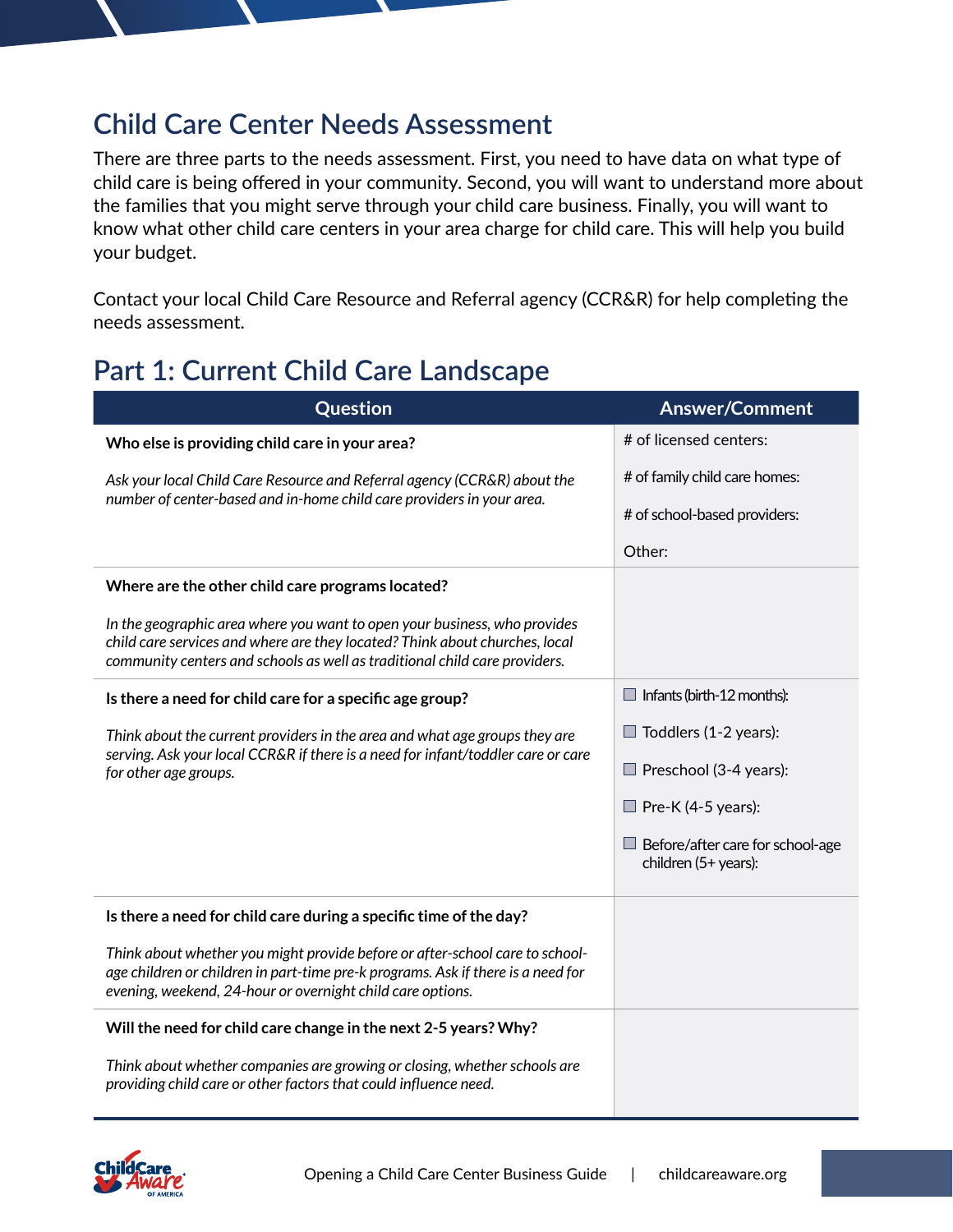## **Part 2: Family Demographics**

| Question                                                                                                                                                                                                                                                                                                                      | <b>Answer/Comment</b> |
|-------------------------------------------------------------------------------------------------------------------------------------------------------------------------------------------------------------------------------------------------------------------------------------------------------------------------------|-----------------------|
| How many families with young children live in your area? How many<br>families have school-age children?                                                                                                                                                                                                                       |                       |
| Consider families with children birth-5 years, as well as families with school-<br>age children.                                                                                                                                                                                                                              |                       |
| How many of the families with young children in your area might need<br>child care? How many families with school-age children may need care<br>before or after school and during the summer?                                                                                                                                 |                       |
| Ask your CCR&R for current statistics on the number of families that may need<br>care.                                                                                                                                                                                                                                        |                       |
| Where do local parents work? What are typical working hours?                                                                                                                                                                                                                                                                  |                       |
| Think about the families who might use your program. Some businesses, such<br>as hospitals, factories, emergency services, etc. are open during non-traditional<br>hours. Some families may work for organizations that have more typical work<br>hours. You will want to think about family needs in designing your program. |                       |
| How long is the typical commute?                                                                                                                                                                                                                                                                                              |                       |
| Do families live in suburban areas and commute to a more urban area for<br>work? Are you in a rural area where commute times may be shorter or longer,<br>depending on where parents work? You will need to consider these things as<br>you think about your hours of operation.                                              |                       |